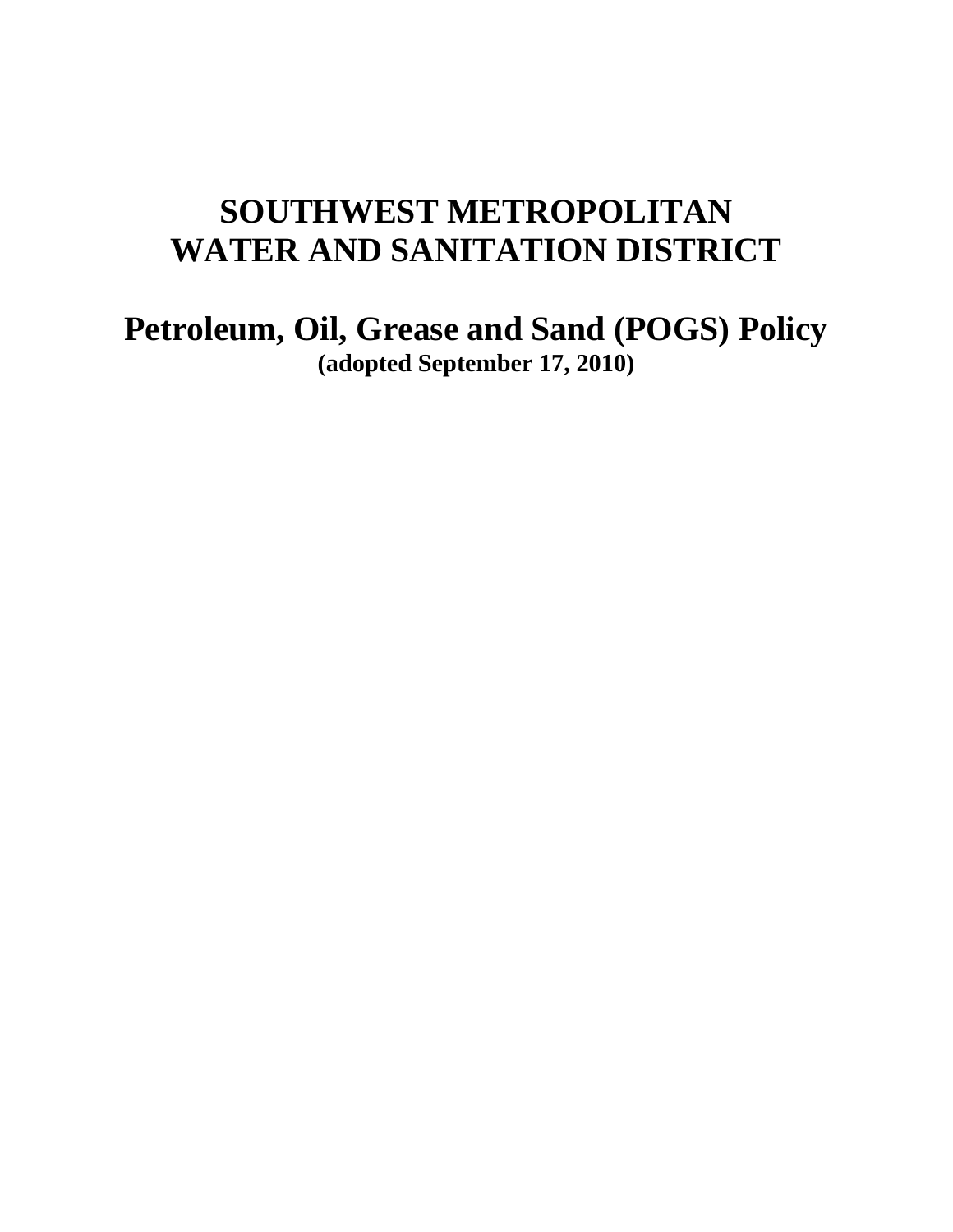# **1.0 Purpose**

The purpose of this policy is to minimize the loading of petroleum oil, grease, and sand (POGS) entering Southwest Metropolitan Water and Sanitation District's (District) wastewater collection system and the Littleton/Englewood Wastewater Treatment Plant (L/E WWTP). POGS can contribute to pass-through of pollutants into the South Platte River and municipal sewage sludge and a volatile atmosphere within the District's collection system. Additionally, sand can cause sewer blockages in low flow lines and damage pumping equipment.

# **2.0 Scope and Applicability**

#### **2.1 Scope**

This policy encompasses the entire service area of Southwest Metropolitan Water and Sanitation District including those areas that are located outside the District's legal boundaries but discharge wastewater into the District's wastewater collection system by agreement and/or permit.

#### **2.2 Applicability**

#### **2.2.2 Non-domestic Users**

This policy applies to any non-domestic user in the District's service area that has the potential to discharge wastes containing sand, grit, and/or petroleum byproducts into the wastewater system. Examples of such facilities include but are not limited to: automobile or recreational vehicle service stations, fleet maintenance stations, mechanical repair shops, car or truck washes, machine shops, garden nurseries, warehouses, and parking garages. These users shall install and maintain a sand/oil interceptor (SOI) as directed by the District. Users with an elevator pit must either install a SOI or implement one of the other options outlined in Section 5.5.

#### **2.2.3 Domestic Users**

This policy does not apply to domestic users. However, the best management practices (BMPs), set forth in this policy, are recommended for domestic users to assist in preventing pollutants from entering the collection system.

## **3.0 Definitions and Acronyms**

#### **3.1 Definitions**

**Best Management Practices** *-* Schedules of activities, prohibitions or practices, maintenance procedures, and other management practices; it also includes treatment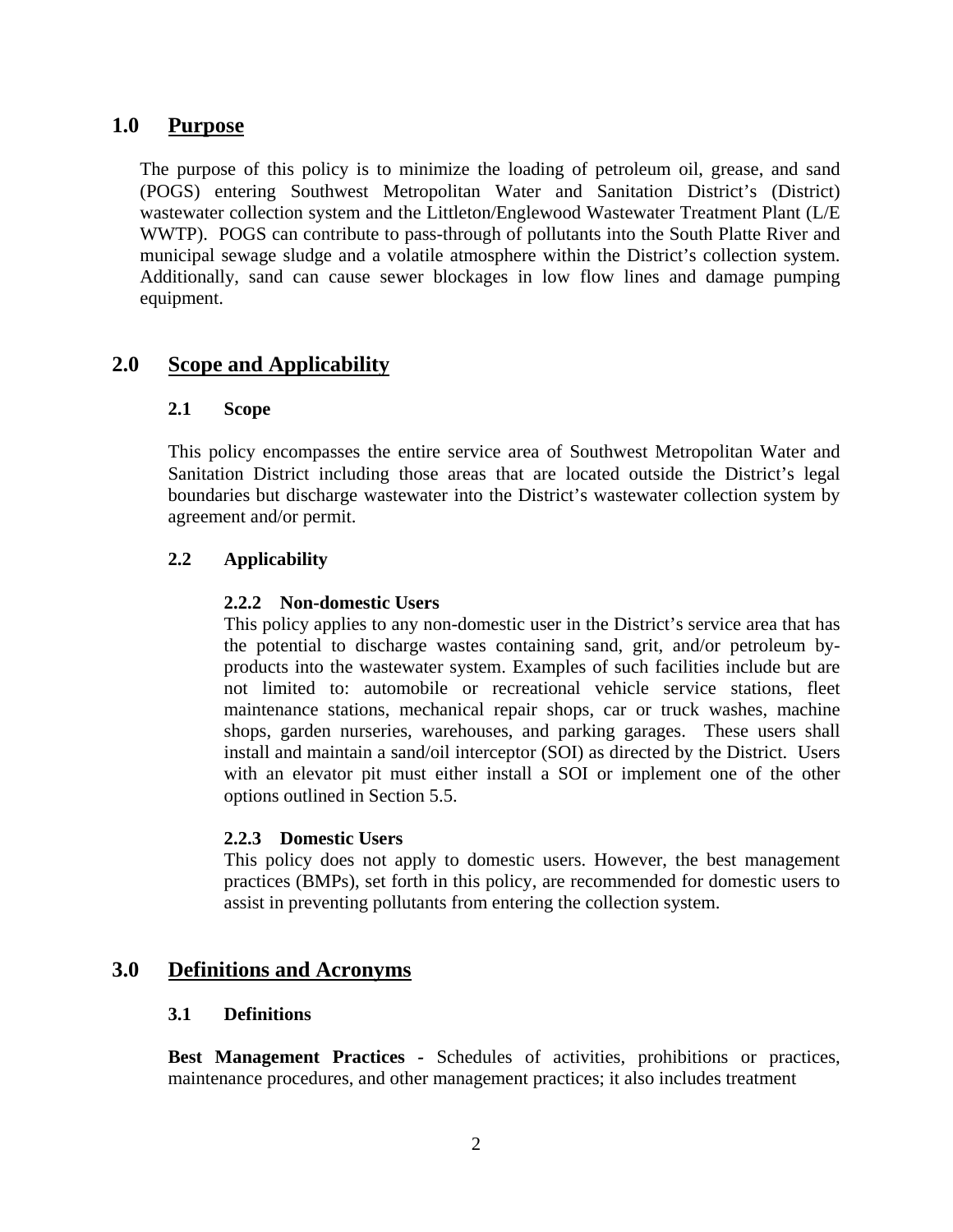requirements, operating procedures, and practices to control plant site runoff, spillage or leaks, sludge or waste disposal, or drainage from raw materials storage.

**Control Authority** – Southwest Metropolitan Water and Sanitation District, the Cities of Littleton and Englewood or their designee, including the Division.

**District** *–* Southwest Metropolitan Water and Sanitation District.

**Division** – The Industrial Pretreatment Division of the Littleton/Englewood Wastewater Treatment Plant.

**Domestic User** – Any private residential user that discharges wastes derived from ordinary living processes excluding any commercial or industrial wastes.

**Inactive SOI** – An existing SOI that is no longer in use

**Non-domestic User** – Any user that does not meet the criteria for categorization as a domestic user shall be considered a non-domestic user

**Notice of Violation (NOV) –** Notice given to a user who in violation of this policy

**Publicly Owned Treatment Works (POTW)** *–* A publicly owned treatment works includes any devices or systems used in the collection, storage, treatment, recycling, and reclamation of sewage and any conveyances, which convey wastewater to a treatment plant.

**Petroleum Oil, Grease, and Sand (POGS)** *–* Any hydrocarbon or petroleum product including oils and greases, and/or sand, grit, gravel or any other aggregate.

**Sand/Oil Interceptor (SOI)** – A plumbing appurtenance or appliance that is installed in a sanitary drainage system to intercept POGS from a wastewater discharge and is identified by volume, baffle(s), not less than two (2) compartments, a total volume of not less than five-hundred (500) gallons, and gravity separation. Sand/oil interceptors are generally installed outside.

**User** *–* Any person who contributes, causes, or permits the contribution of wastewater into the POTW

#### **3.2 Acronyms**

**BMP** *–* Best Management Practices **L/E WWTP** – Littleton/Englewood Wastewater Treatment Plant **POTW** – public owned treatment works **NOV** – notice of violation **POGS** – petroleum oil, grease, and sand **SOI** – sand/oil interceptor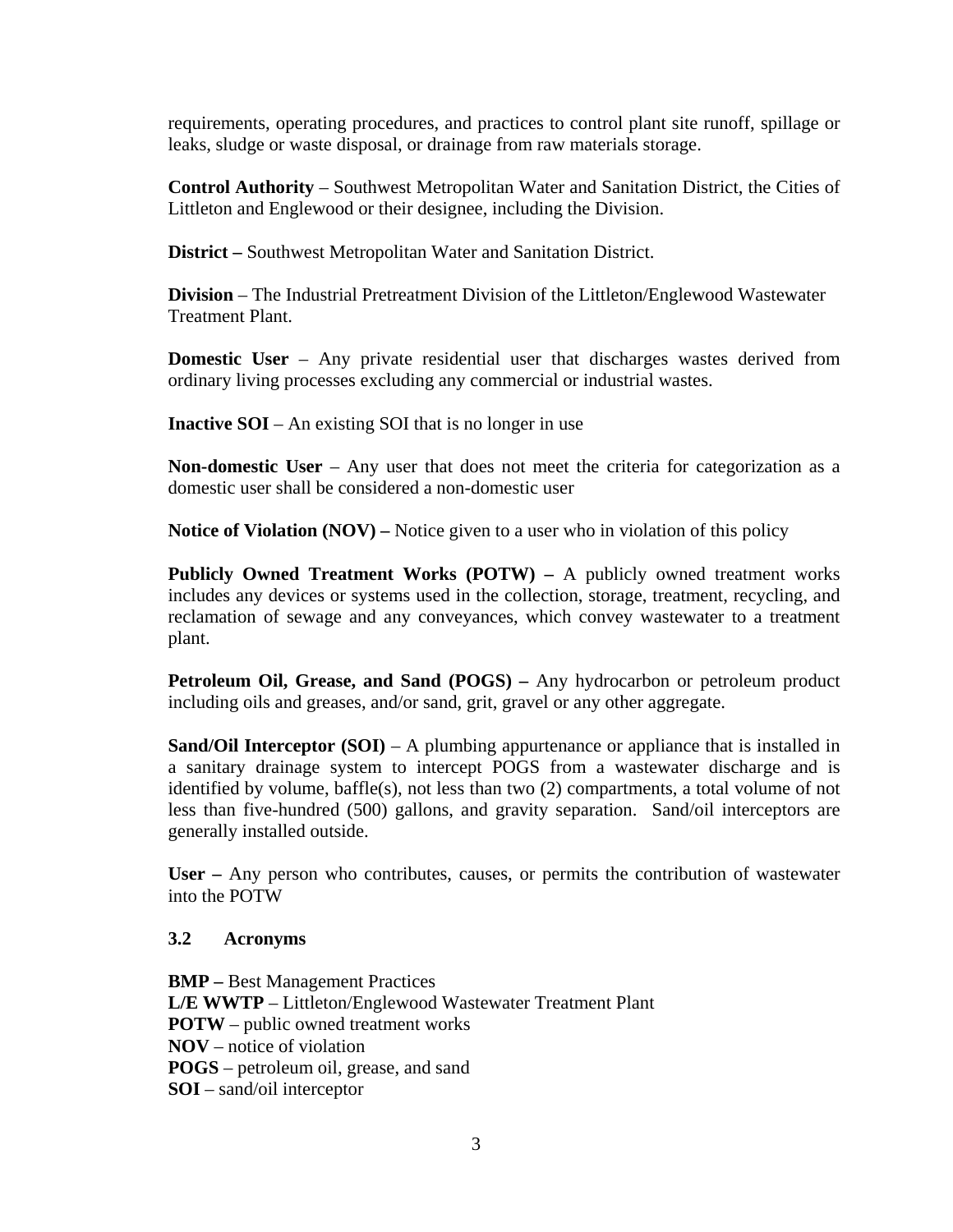# **4.0 Roles and Responsibilities**

# **4.1 District**

The District is responsible for implementing this policy. Duties include but are not limited to reviewing building plans, inspecting applicable users for compliance, and enforcing policy requirements. The District may delegate these responsibilities to outside contractors who represent the District.

# **4.2 Division**

The Division has oversight authority over the District's adoption and implementation of this policy.

# **4.3 Contractors**

Contractors may be delegated to perform the roles and responsibilities of the District.

# **4.4 Users**

Users to whom this policy applies, as identified in Section 2.2, shall comply with all requirements listed in Section 5.0. The user shall permit inspections by the District with or without notice for the purpose of determining applicability and/or compliance with this policy.

# **5.0 Requirements**

This section describes the requirements for all applicable users. Prior to purchasing a business or signing a lease for an existing retail or other type of space, it is recommended the user contact the District with questions about their requirements. This can help users avoid costly mistakes or oversights.

# **5.1 Plan Reviews**

The user and owner of the property, business, or industry or an authorized representative of the user must contact the District for the purpose of obtaining a plan review. The plan review shall determine the need, size, location, and other requirements of the SOI required to control discharges. Written approval from the District must be obtained prior to installation of the SOI. The review of such plans and operating procedures shall in no way relieve the user from the responsibility of modifying such facilities as necessary to produce a discharge acceptable to the District in accordance with this Policy and the Engineering Standards of the District.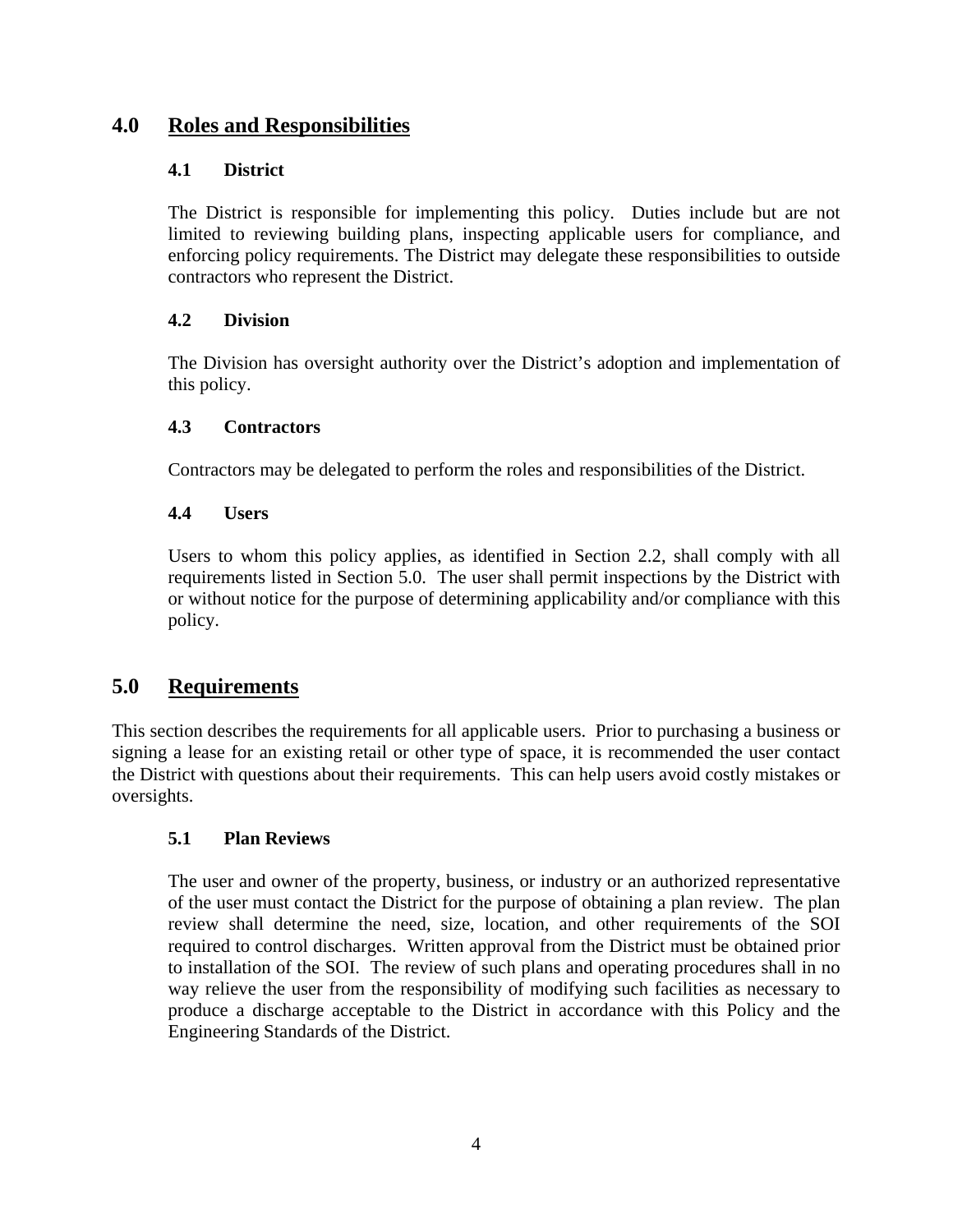Plans are required to be submitted for approval prior to any of the following:

- Sale or transfer of ownership of the business,
- Change in the trade name under which the business is operated,
- Change in the nature of the services provided that affect the potential to discharge POGS, and/or
- Remodeling of the facility that may result in an increase in flow or POGS loading or that otherwise requires the facility to submit plans or specifications for approval through a building or zoning department, or any other formal approval process of a city, county, or other jurisdiction.

All plans submitted to the District must show the location of the SOI, include dimensions of the SOI and plumbing, show connections to all plumbing fixtures, and include the sizing calculation in accordance with Section 5.2.2.

#### **5.2 SOI Criteria**

#### **5.2.1 SOI Plumbing and Structural Requirements**

All drains from shop areas, storage areas, washing areas, auto storage areas, and/or potential spill areas shall be connected to a SOI. If an oil or chemical storage room is too small for all oil and chemicals to be kept at least 25 feet from any floor drain, no floor drain shall be placed in that room. Fixtures to be connected include, but are not limited to, floor drains, hand sinks, and wash areas located in areas where sand and petroleum-based liquid waste materials may enter the collection system.

Each business establishment for which a SOI is required shall have a SOI serving only that establishment. Common or shared SOIs are not permitted. The District may grant a variance for a common or shared SOI if it is pre-existing and if the resulting discharge does not exceed 200 mg/L for oil and grease.

All SOIs and associated plumbing shall be installed by a licensed plumber or contractor. All SOIs must have two compartments separated by a baffle wall. The primary compartment shall have a volume equal to two-thirds of the total capacity, and the secondary compartment shall have a volume equal to one-third of the total capacity. Each compartment shall be accessible by a traffic rated manhole above the inlet and outlet piping with a minimum diameter of 24 inches. Manhole covers may not be locked, or otherwise fastened in place, such that access is restricted.

All plumbing shall be compatible with wastewater containing POGS, such as PVC. A sampling-T with a removable cap shall be placed at the outlet end of the SOI to allow sampling of effluent. The top of the sampling-T shall be no more than one foot below grade. In order to maximize retention time in the primary chamber, the bottom of the inlet piping shall extend down no less than 50% of the total water depth. The bottom of the outlet piping must extend down within 12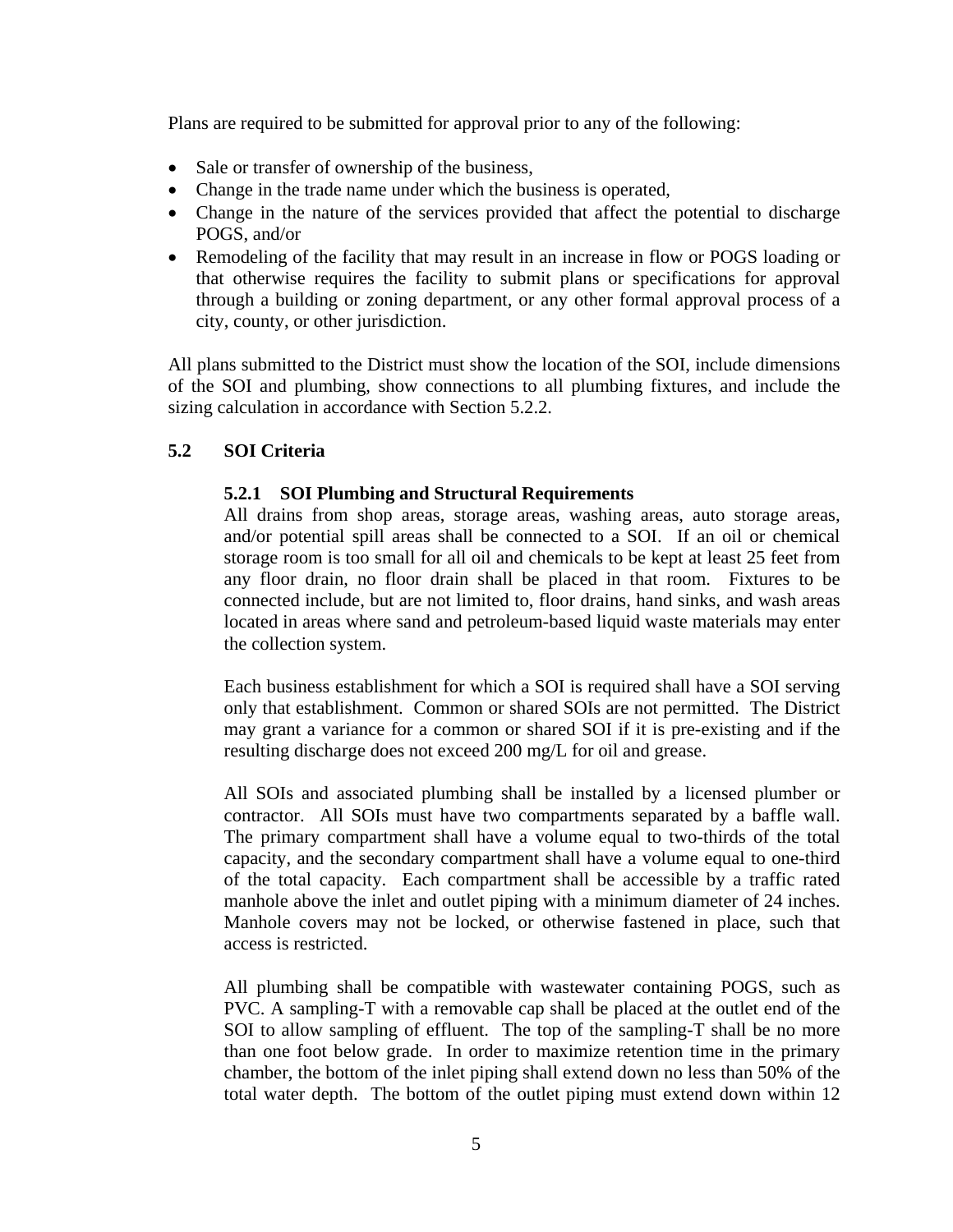inches of the base of the SOI. Flow from the primary to secondary compartment shall be through a baffle pass-through (hole) or over the top of the baffle. The baffle pass-through or top of the baffle shall be no more than 5 inches below water line. If a pass-through is used, the cross sectional area shall be at least equivalent to the cross sectional area of the inlet piping into the SOI. Support brackets are required for inlet and outlet piping. Clean outs and venting shall be PVC pipes. Vents shall be independent of any other building venting system and shall be in accordance with local building codes. Refer to Exhibit 1 for a diagram of a SOI.

Car washes with individual wash bays shall have a catch basin located directly below the drain of each bay. The catch basin(s) shall be connected to the SOI.

#### **5.2.2 SOI Sizing**

The minimum capacity of a SOI is 500 gallons. The formula for SOI capacity is:

Process floor space  $(ft^2)$  $X = 7.48$  gallons = Capacity of Use factor from Table 1

| <b>Use Factor</b> | Use Categories $_1$                   |
|-------------------|---------------------------------------|
| 3 square feet     | Truck wash                            |
|                   | Heavy equipment wash                  |
|                   | Commercial automatic car wash         |
| 6 square feet     | Commercial car wash (hand held spray) |
| 8 square feet     | Auxiliary wash bay                    |
| 15 square feet    | Automotive service garage             |
|                   | Machine shop                          |
| 100 square feet   | Storage area/warehouse                |
| 1,000 square feet | Parking garage 2                      |

| <b>Table 1:</b> Use Categories |  |
|--------------------------------|--|
|--------------------------------|--|

Notes:

- 1. If your use category is not listed, contact the District for sizing calculations.
- 2. Do not include the top level of the parking garage if it is exposed to storm events. Runoff from this level shall be drained to the storm water system.

Common or shared SOIs are not permitted unless a variance is granted. Any common or shared SOIs must be sized appropriately for each individual user and the sizes must be added together to obtain the final SOI size. Common or shared SOIs may be reevaluated for proper sizing and capacity as facilities change business operations, practices, or owners or tenants.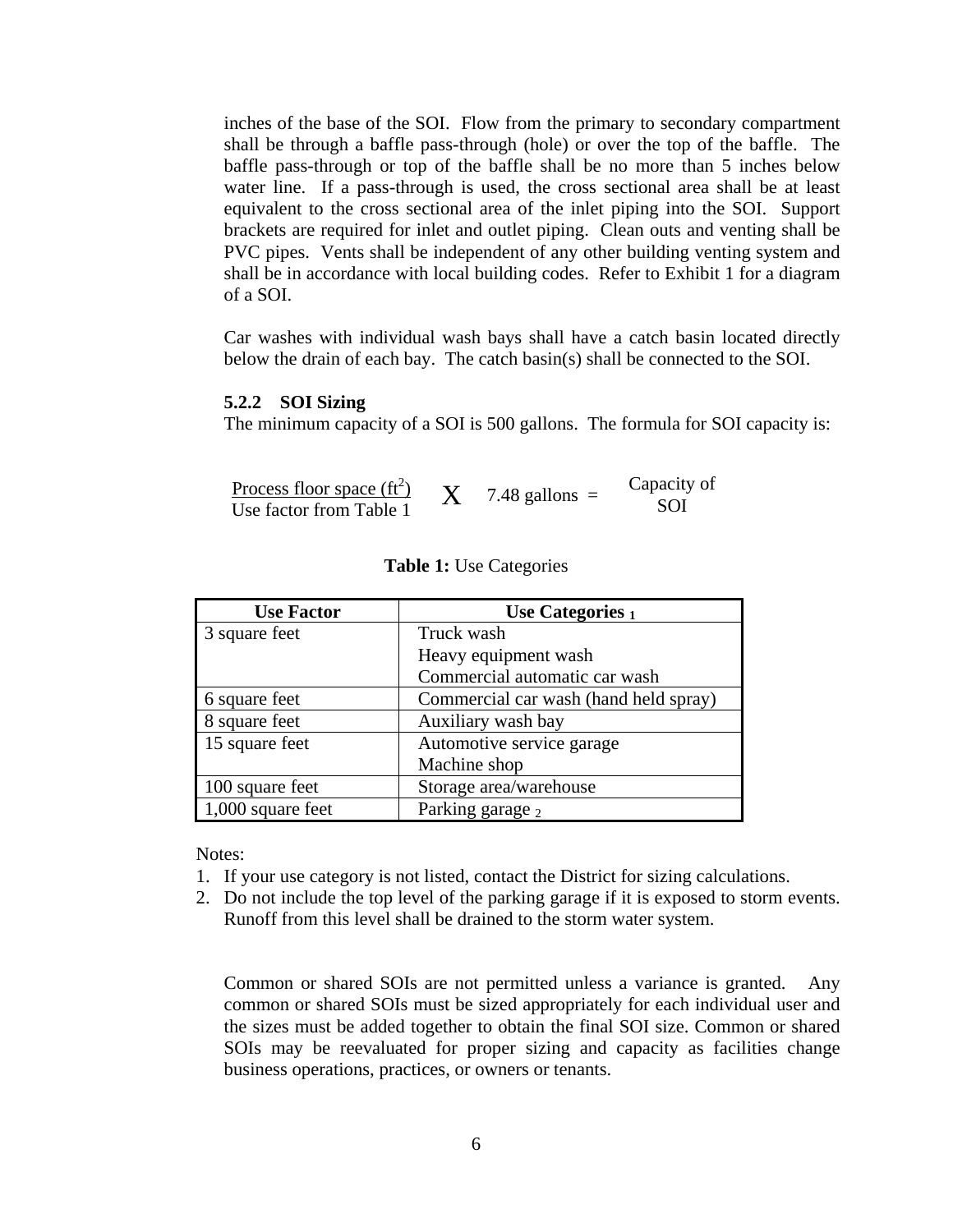#### **5.2.3 SOI Location**

Each SOI shall be so installed and connected that it shall be at all times easily accessible for inspection, cleaning, pumping, and maintenance. Each SOI manhole cover shall be readily accessible and safely removable for servicing and maintaining the SOI in good working condition. The use of ladders, the removal of bulky equipment, or any other circumstances that impedes safe access in order to service or inspect SOIs shall constitute a violation of accessibility. SOIs are not permitted to be located in parking spaces or driveways with heavy traffic. The location of all SOIs shall be shown on the approved building plan.

#### **5.2.4 SOI Maintenance**

SOIs shall be maintained, at the expense of the user, by regularly scheduled cleaning so that they will properly operate as intended to efficiently intercept POGS from the user's wastewater and prevent the discharge of said materials into the City's wastewater collection system.

A SOI shall be serviced at a minimum of every 90 days for truck washes, heavy equipment washes, and commercial car washes. A SOI shall be serviced at a minimum once per year for all other users. The SOI may be required to be serviced more frequently as needed to ensure the total accumulation of solids, debris, and oil does not exceed 40% of either the total capacity of the SOI or 40% of the capacity of any one chamber. All users are required to structurally maintain all components of their SOI as per the design requirements in Section 5.2.1 of this document.

Maintenance of SOI shall be done in a workman-like manner only by a business or professional normally engaged in the servicing of such plumbing fixtures. Partial removal of contents is not allowed. Contents removed from SOIs shall be hauled off-site and disposed of properly. Under no circumstances shall the SOI's contents be reintroduced to the sanitary sewer system. The user must take reasonable steps to assure that all waste is properly disposed of at a facility in accordance with federal, state and local regulations (i.e. through a certification by the hauler included on the waste manifest or trip ticket for each load.)

All records, receipts, and manifests of SOI maintenance, removal of SOI contents, and off-site hauling of POGS waste shall remain on-site and accessible for review by the District for a minimum of three (3) years. The District may require a user that falls under the provisions of this policy to submit copies of all records, receipts, and manifests of SOI maintenance, removal of SOI contents, and off-site hauling of POGS waste.

In the event a SOI is not properly maintained by the user, the District may authorize such maintenance work to be performed on behalf of the user. The costs of such maintenance shall be billed directly to the user. Failure to pay said charges may result in discontinuance of service.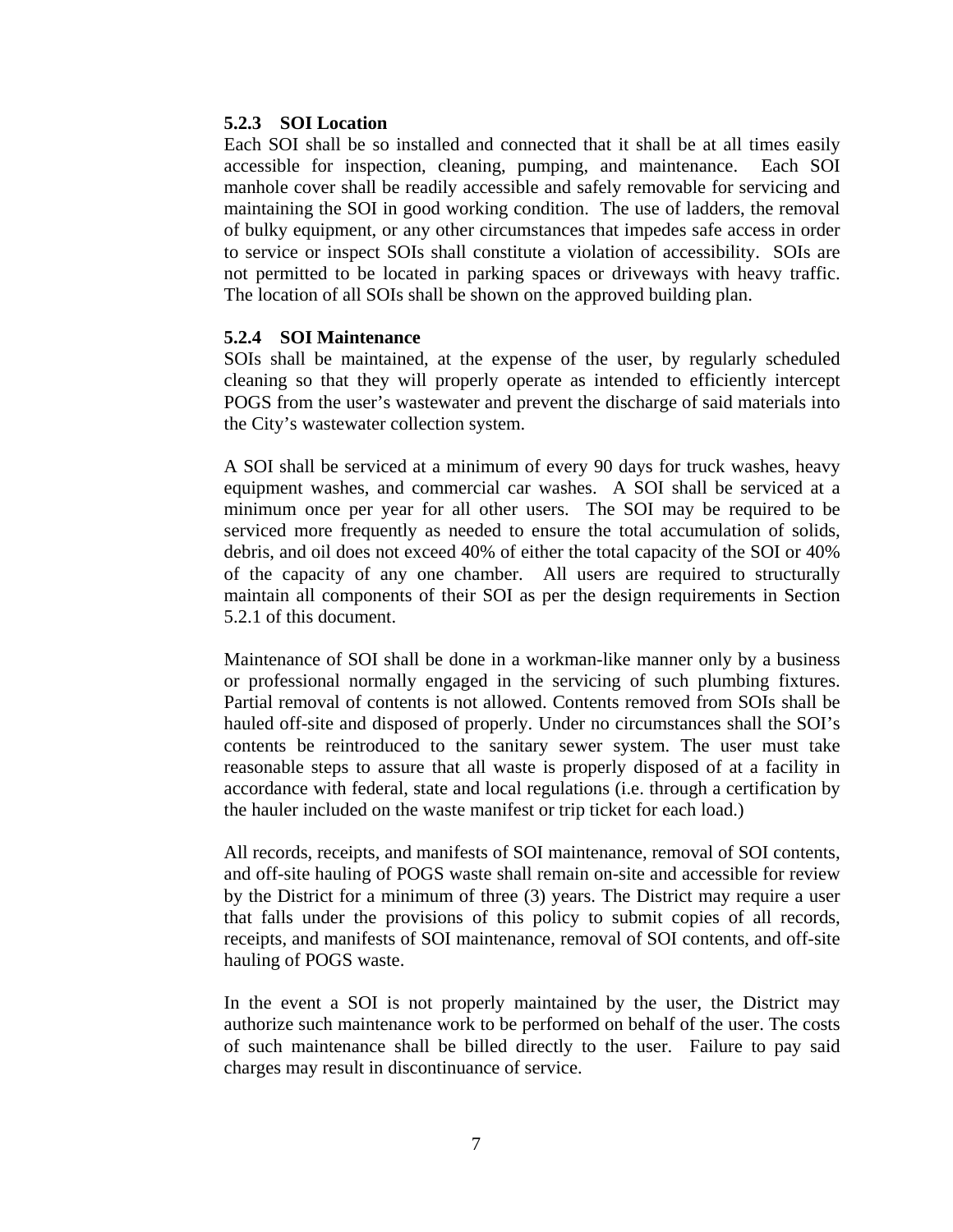Biological treatment or enzyme treatment shall not be a substitute for the servicing of the SOI at the frequency determined by the District. Use of enzymes to bypass the SOI is prohibited.

#### **5.2.5 SOI Closure**

The District may determine that a SOI is no longer necessary. Abandoned SOIs shall be closed by:

- Complete removal of SOI contents generally performed by a authorized service company,
- Installing of a direct pipe connection from the inlet to the outlet or capping the inlet and outlet pipe,
- Filling of the empty SOI with an appropriate fill material such as sand, and
- Securing the opening(s) to the interceptor (e.g. cement, etc.)

Inspections of closure activities may be required by the District.

#### **5.2.6 Facilities with Existing SOIs**

Some facilities may have a SOI in place. An existing SOI may be undersized for a user according to the sizing requirements of Section 5.2.2. The District may approve a new user or a user who is required to submit plans for review under Section 5.1 to use the existing SOI if the District determines it can adequately protect the sanitary sewer from POGS. The existing SOI must have two chambers and be retrofitted to meet the requirements of Section 5.2.1.

#### **5.3 Best Management Practices (BMPs)**

The purpose of BMPs is to minimize the discharge of POGS into the sanitary sewer system. The following BMPs shall be implemented by non-domestic users to whom this policy applies:

- **Installation of mesh screens**. Facilities with the potential to discharge debris greater than 1/2" in any dimension shall install a mesh screen or similar device to prevent such debris from entering the SOI.
- **Storage and disposal of wastes and raw materials**. SOIs shall not be used as a means for disposal of spent or spilled chemicals, automotive or other commercial/industrial fluids, sludge, or other substances. All spent or spilled chemicals, automotive or other commercial/industrial fluids, sludge, oils, or other substances shall be collected and stored properly in appropriate containers. Such containers shall be maintained to ensure that they do not leak. Raw materials and wastes shall be stored 1) at a minimum of 25 feet from any floor drain or building access to outside or 2) within adequate secondary containment. Any wastes shall be disposed of in accordance with all Federal, State, and local laws.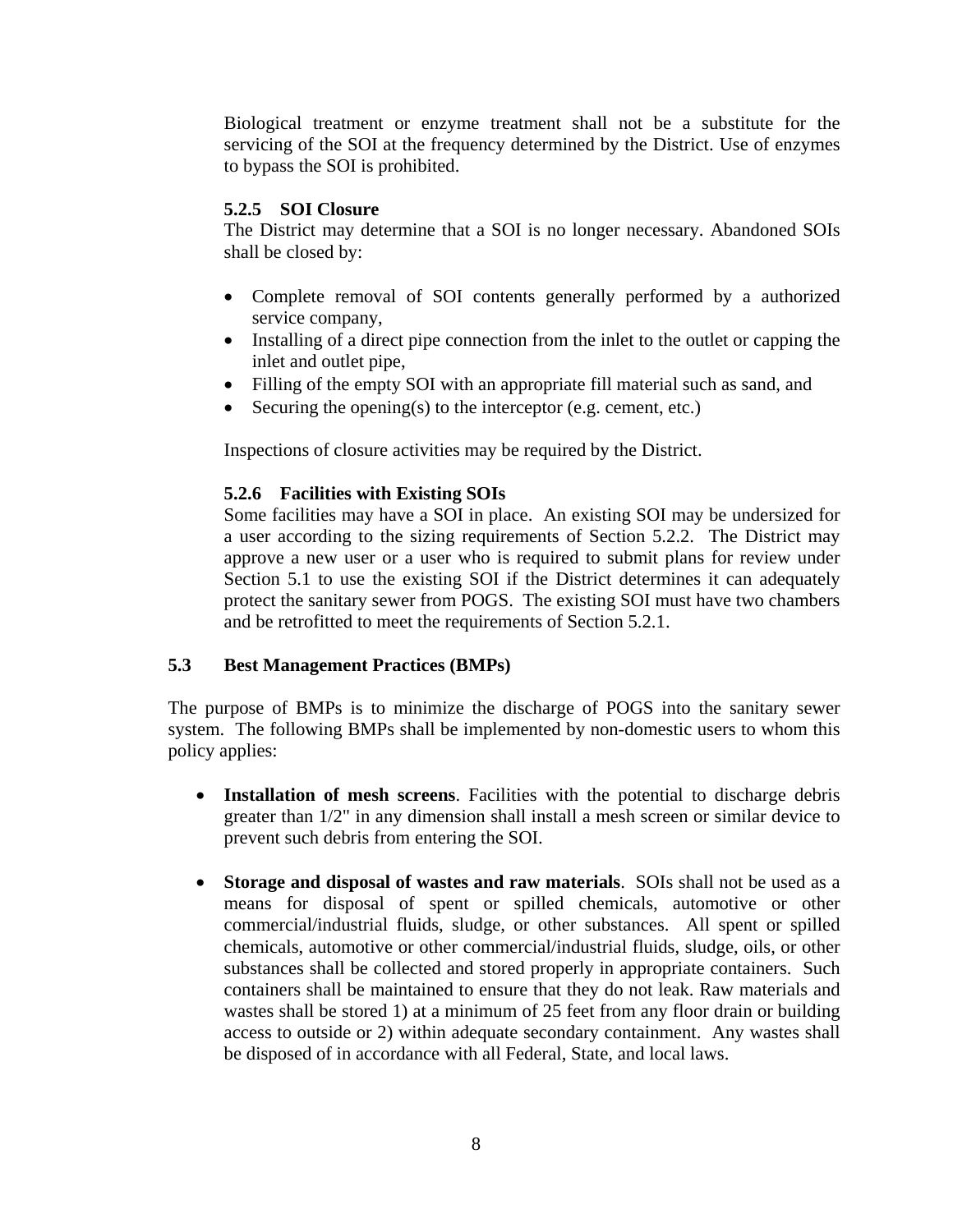- **Employee training.** Employee training shall be provided as part of the normal orientation process and annually thereafter including, at a minimum, the following subjects:
	- o How to sweep floors prior to floor wash down to ensure there is no excessive oil or sand entering the sanitary sewer,
	- o The location, use, and disposal of absorption products to clean any spills (Washing spills into drains is prohibited.), and
	- o How to properly dispose of oils and other wastes into designated containers without spilling.

Training shall be documented and employee signatures retained indicating each employee's attendance and understanding of the practices reviewed. Training records shall be made available for review at any reasonable time by the District.

• **Signage.** Signs shall be posted above all sinks and similar devices prohibiting the discharge of oil and other chemical waste down the drains.

## **5.4 Spill Prevention**

All users are required to have measures in place to control unwanted discharge to the sanitary sewer. Chemicals, petroleum-based liquids, and other liquid products must be stored 1) at least 25 feet away from drains or building access to outside or 2) within adequate secondary containment to reduce the potential of spills reaching the sanitary sewer and/or storm sewer system.

#### **5.5 Elevator Pits**

New users with elevator pits shall not have drains in those elevator pits connected directly to the sanitary sewer. Sump pumps may be installed in elevator pits. The requirement for a sump pump to be installed is to be determined by the building engineer, architect, or equivalent and/or as required by the local building authority.

In the event it is determined that a sump pump shall be installed, there are three options to manage the discharge of accumulated wastewater from the sump:

- If a SOI is already required in the facility (e.g., a parking garage, maintenance garage, or warehouse where floor drains are present), then the sump pump outlet may be plumbed through the SOI. A SOI may not be installed for the sole purpose of draining the elevator pit, because not enough wastewater will pass through the SOI to allow it to function as designed.
- If a sump pump is to be plumbed to the sanitary sewer and a SOI is not required based on other infrastructure, an oil detector shall be installed which will shut-off the flow of wastewater and sound an alarm in the event oil is detected in the wastewater. In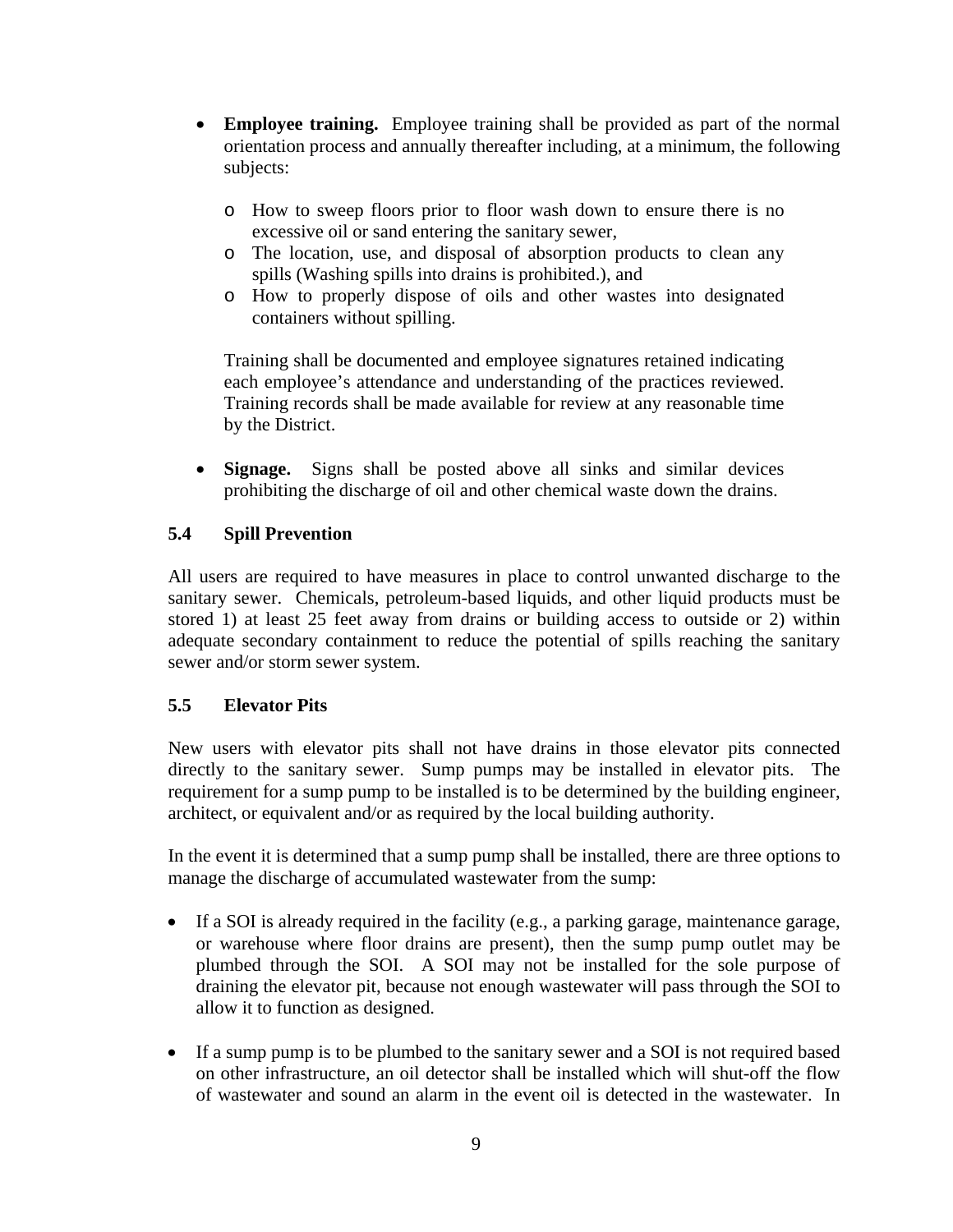the event the oil detector shuts off wastewater flow and the alarm sounds, the wastewater in the elevator pit shall be handled as discussed below.

• If the sump pump is not to be plumbed directly to the sanitary sewer, it may be plumbed to a holding reservoir. The size and structure of the holding reservoir is to be determined by the building engineer, architect, or equivalent and/or as required by the local building authority. Wastewater in the holding reservoir shall be handled as discussed below.

Wastewater may be continuously discharged to the sanitary sewer via a sump pump if the required oil detector described above is installed and maintained in working order. Below are approved options for handling wastewater in elevator pits where the oil detector alarm has been activated, wastewater accumulated at the bottom of a sump where there is no pump and no discharge, or wastewater in a holding reservoir:

- If the wastewater is to be discharged to the sanitary sewer, oil on the top of the water must be skimmed off or absorbed using oil absorbent pads or equivalent and disposed of by an appropriate waste hauler. Following removal of the oil, if the wastewater is in an elevator pit, the remaining wastewater may be discharged to the sanitary sewer via the sump pump. If the wastewater is in a holding reservoir or at the bottom of a sump where there is no pump and no discharge, the wastewater may then be discharged to the sanitary sewer via appropriate means (i.e. hose, bucket transport, etc.).
- Wastewater in either the elevator pit or holding reservoir may be containerized and hauled off-site by an appropriate waste hauler.
- If the volume of wastewater that accumulates in the bottom of a sump where there is no pump and no discharge or in a holding reservoir is limited and does not require discharge to the sanitary sewer or off-site disposal, the wastewater may be allowed to evaporate.

#### **5.6 Variances**

A variance as to the requirements of this policy for existing users may be granted by the District for good cause. The user has the burden of proof of demonstrating through data and other information why a variance should be granted. In no case shall a variance result in a violation of any requirement or effluent limit specified in City of Littleton Municipal Code. The granting of any variance shall be at the discretion of the District and requires the approval of the Division.

If a variance is granted, the user shall institute BMPs and other mitigation measures, as determined by the District.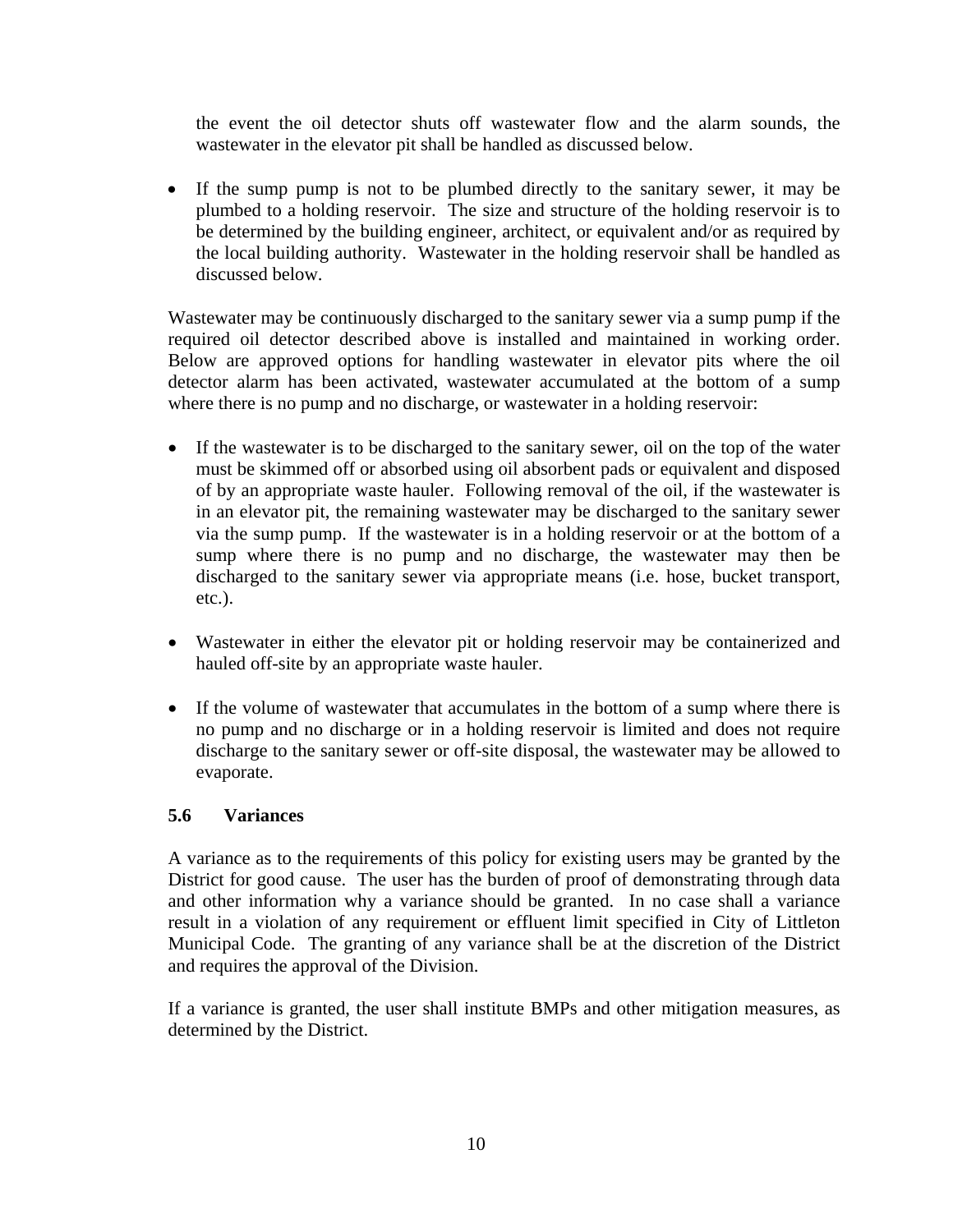# **6.0 Enforcement**

The District has the authority to enforce the requirements specified herein. Upon inspection of a user's SOI and/or BMPs, the user will be given a copy of the inspection form. The inspection form will contain the inspection results and will indicate the deadline for any corrections if necessary.

Deadlines for violations are as follows:

- SOI repairs must be completed within 15 calendar days;
- SOI pumping must be completed within five calendar days;
- Spills or leaks shall be cleaned-up within 24 hours;
- Mesh screens must be replaced within ten calendar days;
- Missing signage must be immediately replaced; and
- Violations involving improper employee BMP adherence shall require retraining of the employee and documentation of such training to be post marked, hand delivered, email, or faxed to the District within five calendar days.

If a user fails to make the corrections within the allotted timeframe a fine may be levied as an initial enforcement action. If noncompliance continues after a fine has been levied, the enforcement authority will escalate enforcement actions that could include both civil and criminal actions and discontinuance of service.

# **7.0 References**

Englewood Municipal Code: Title 12, Chapter 2, Section 5

Littleton Municipal Code: Title 7, Chapter 5, Section 25